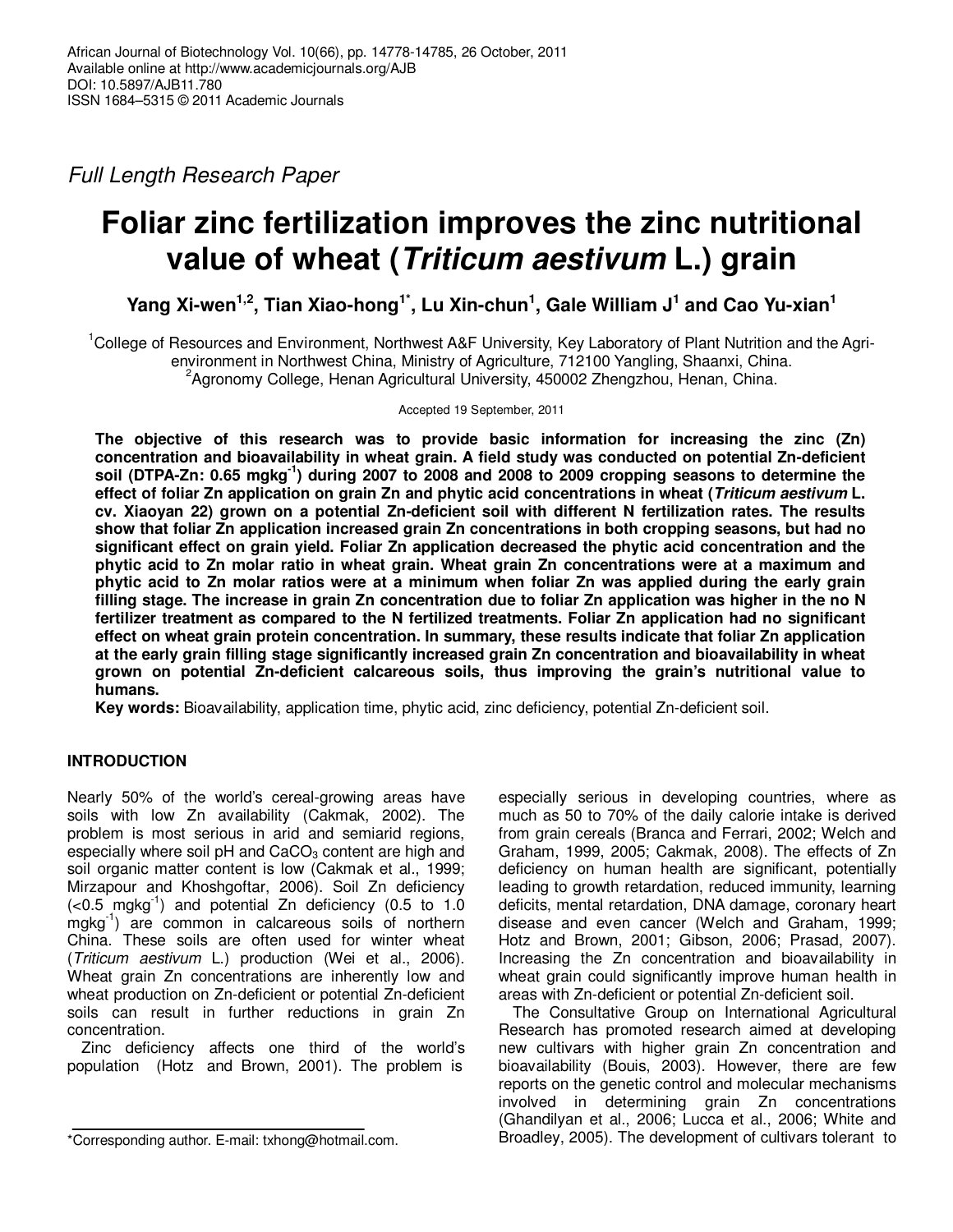| Soil property                      | Value |
|------------------------------------|-------|
| рH                                 | 7.98  |
| Organic matter $(g \cdot kg^{-1})$ | 14.0  |
| $NO3$ -N (mg·kg <sup>-1</sup> )    | 63.6  |
| $NH_4^+$ -N (mg·kg <sup>-1</sup> ) | 6.53  |
| Available P $(mg \cdot kg^{-1})$   | 24.9  |
| Available K $(mg \cdot kg^{-1})$   | 166   |
| $CaCO3 (g·kg-1)$                   | 75.2  |
| DTPA-Zn (mg·kg <sup>-1</sup> )     | 0.65  |

**Table 1.** Selected physical and chemical properties of the soil (0 to 20 cm) at sowing in 2007.

soil Zn deficiency may take considerable time and resources. Furthermore, even cultivars with high Zn uptake efficiency are limited by soil Zn availability.

Zinc fertilization has been used widely in recent years to alleviate Zn deficiency in crops. Application methods include direct soil amendment, pre-sowing seed soaking and foliar spray. Zinc is easily immobilized in the soil solution; therefore, foliar Zn application is generally the most effective means for increasing grain Zn concentrations (Savithri et al., 1999).

Phytic acid, polyphenol and cellulose negatively affect grain Zn bioavailability to humans (Welch and Graham, 2004). Phytic acid possesses strong ion sequestering power, forming insoluble complexes with  $Zn^{2+}$  that are poorly adsorbed by humans. This is one reason why phytic acid can have a significant influence on human health (Welch and Graham, 2005). Phytic acid is the main storage form for P in grain (Liu et al., 2007). Several studies indicate that soil Zn application reduces P uptake by plants (Fagerial, 2001); therefore, we hypothesized that Zn fertilization could affect grain phytic acid concentration. Few studies have addressed the effect of Zn application on phytic acid concentrations in crops grown on potential Zn-deficient soils.

Nitrogen fertilizers are widely used in agricultural production; however, recent reports suggest the necessity of limiting N fertilizer use in an attempt to reduce environmental pollution (Cirilo et al., 2009). Zinc uptake by crops could be affected by changes in N fertilization practices; therefore, it is important to investigate the effect of foliar Zn application under different soil N conditions. The objective of this study was to investigate the effects of foliar Zn application and application time on grain Zn and phytic acid concen-trations in wheat grown on a potential Zn-deficient soil with different N fertilization rates.

#### **MATERIALS AND METHODS**

#### **Experiment site**

This study was conducted at the No. 1 Experiment Farm, Northwest

A & F University, Yangling, Shaanxi, China during the 2007 to 2008 and 2008 to 2009 winter wheat growing seasons. The elevation at the site was 525 m. The climate is semi-humid with an average annual temperature of 13°C and an average annual rainfall of 600 mm. The soil was classified as an Earth-cumuli Orthic Anthrosol. Soil samples were taken in each plot and they were mixed. Selected physical and chemical properties of the soil are shown in Table 1. The wheat cultivar used in this study was 'Xiaoyan 22'.

#### **Experimental design**

The experiment utilized a split-split-plot design with five replications. The main plot factor was time of foliar Zn application: jointing stage (April 1 to 15), flowering stage (April 15 to 29), early grain filling stage (April 29 to May 13), and late grain filling stage (May 13 to 27). The split-plot factor was N fertilizer rate: no N application (N0), 120 kg N·ha<sup>-1</sup> (N1) and 240 kg N·ha<sup>-1</sup> (N2). The N fertilizer was applied to the soil as urea at sowing. The split-split-plot factor was foliar Zn application rate: foliar application with distilled water containing no Zn (Zn0) and foliar application with 0.3%  $ZnSO<sub>4</sub>·7H<sub>2</sub>O$  (Zn1). The foliar Zn treatments were applied in the late afternoon (16:00 to 18:00 h) every six days (three times) within the chosen growth stage. The total amount of Zn applied to wheat was 2.5 kg  $Zn \cdot ha^{-1}$ . Superphosphate fertilizer (100 kg  $P_2O_5$  ha<sup>-1</sup>) was applied to all treatments at sowing. The wheat was irrigated in December during both cropping seasons.

#### **Sample collection and chemical analyses**

At harvest, two 50 cm-long rows of wheat were collected from each treatment combination and threshed. The grain was rinsed with distilled water, oven-dried at 70°C and weighed to determine yield. Afterwards, the grain was ground with a stainless steel grinder and stored for analysis of Zn, phytic acid, and N. Grain Zn was determined by atomic absorption spectrometry (AA320CRT, Shanghai, China). Phytic acid concentration was determined by ion exchange resin chromatography (Liang et al., 2007). Grain N concentration was determined by Kjeldahl digestion and multiplied by 5.7 to obtain grain protein concentration (You et al., 2007).

#### **Statistical methods**

Statistical differences among groups were determined by analysis of variance (ANOVA) using SAS 8.1 software (SAS Institute Inc., Cary, NC, USA) followed by the least significant difference (LSD) test for multiple comparisons among groups. Differences were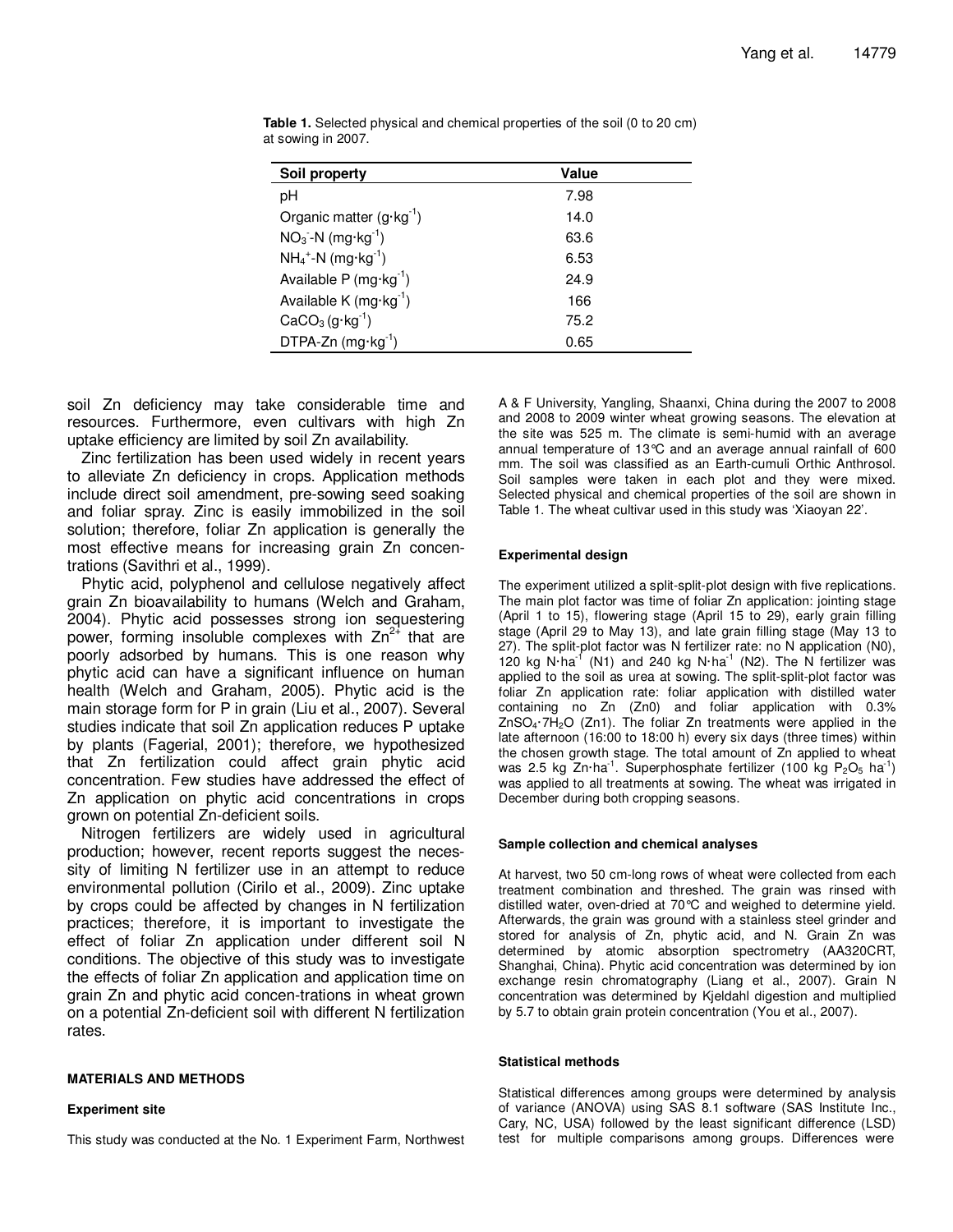| Factor                    | 2007 to 2008      | 2008 to 2009      | Mean |
|---------------------------|-------------------|-------------------|------|
| Jointing stage            | $5162^a$          | $3954^a$          | 4558 |
| Flowering stage           | 5021 <sup>a</sup> | $4254^a$          | 4638 |
| Early grain filling stage | 4953 <sup>a</sup> | 4133 <sup>a</sup> | 4543 |
| Late grain filling stage  | $4816^a$          | 4193 <sup>a</sup> | 4505 |
| N <sub>0</sub>            | $4474^{\circ}$    | 3860 <sup>b</sup> | 4167 |
| N <sub>1</sub>            | 5064 <sup>b</sup> | 4196 <sup>b</sup> | 4630 |
| N <sub>2</sub>            | 5426 <sup>a</sup> | 4346 <sup>a</sup> | 4886 |
| Zn0                       | 4959 <sup>a</sup> | 4118 <sup>a</sup> | 4539 |
| Zn1                       | $5017^a$          | 4150 <sup>a</sup> | 4584 |

**Table 2.** Effect of foliar Zn and soil N application on wheat yield (kg·ha<sup>-1</sup>) in the 2007 to 2008 and 2008 to 2009 growing seasons.

Multiple comparisons were conducted among different levels of the same factor in one column  $(P<0.05, n = 5)$ . N0, N1 and N2 represent soil N fertilization rates of 0, 120, 240 kg N·ha<sup>-1</sup>; Zn0 and Zn1 indicate foliar Zn application rates of 0 and 2.5 kg  $ZnSO_4 \cdot 7H_2O$  ha<sup>-1</sup>, respectively.

Table 3. Effect of foliar Zn application at different growth stages and N fertilizer amount on wheat grain Zn concentration  $(mg·kg<sup>-1</sup>)$ .

|                           | 2007 to 2008       |                   | Change | 2008 to 2009      |                   | Change | Mean |      | Change |
|---------------------------|--------------------|-------------------|--------|-------------------|-------------------|--------|------|------|--------|
| <b>Factor</b>             | Zn0                | Zn1               | (%)    | Zn0               | Zn1               | (%)    | Zn0  | Zn1  | (%)    |
| Jointing stage            | 33.3 <sup>b</sup>  | 46.9 <sup>b</sup> | 41     | $26.5^{ab}$       | $43.6^{b}$        | 65     | 29.9 | 45.3 | 51     |
| Flowering stage           | 38.9 <sup>a</sup>  | 55.3 <sup>a</sup> | 42     | $28.2^{ab}$       | $45.5^{b}$        | 61     | 33.5 | 50.4 | 50     |
| Early grain filling stage | 35.7 <sup>ab</sup> | $59.7^a$          | 67     | $26.3^{b}$        | $54.6^a$          | 108    | 31.0 | 57.2 | 84     |
| Late grain filling stage  | 35.7 <sup>ab</sup> | 55.8 <sup>a</sup> | 56     | $29.6^a$          | $48.2^{ab}$       | 63     | 32.7 | 52.0 | 59     |
| N <sub>0</sub>            | 33.6 <sup>b</sup>  | $54.2^{\circ}$    | 61     | 26.3 <sup>c</sup> | 46.6 <sup>b</sup> | 77     | 30.0 | 50.4 | 68     |
| N <sub>1</sub>            | $35.1^{ab}$        | $52.6^{\circ}$    | 50     | $26.9^{b}$        | 46.0 <sup>b</sup> | 71     | 31.0 | 49.3 | 59     |
| N <sub>2</sub>            | 39.0 <sup>a</sup>  | 56.6 <sup>a</sup> | 45     | 29.8 <sup>a</sup> | $51.3^{a}$        | 72     | 34.4 | 54.0 | 57     |

Multiple comparisons were conducted among different levels of the same factor in one column (P>0.05,  $n = 5$ ). N0, N1 and N2 represent soil N fertilization rates of 0, 120 and 240 kg N.ha<sup>-1</sup>; Zn0 and Zn1 indicate foliar Zn application rates of 0 and 2.5 kg ZnSO<sub>4</sub> $\cdot$ 7H<sub>2</sub>O ha $^{-1}$ , respectively.

considered statistically significant when  $P < 0.05$  (n = 5).

## **RESULTS**

#### **Wheat grain yield**

On potential Zn-deficient soils, foliar Zn application had no significant effect on wheat yield (Table 2). Soil N application, as expected, increased wheat yield significantly. Averaged across both cropping seasons, wheat yields in the N1 and N2 treatments were 1.11 and 1.17 times those in the N0 treatment.

## **Grain Zn concentrations**

Grain Zn concentrations in the Zn0 treatments was averaged as  $35.9$  mg  $\text{kg}^{-1}$  in 2007 to 2008 and 27.7 mg  $kg<sup>-1</sup>$  in 2008 to 2009 (Table 3). Foliar Zn application increased grain Zn concentrations regardless of application time or N fertilizer amount. Grain Zn concentrations in the Zn1 treatments were 1.41 to 2.08 times those in the Zn0 treatments. Grain Zn concentrations were highest when foliar Zn was applied at grain filling, especially the early grain filling stage. Soil N application increased grain Zn concentrations in both the Zn0 and Zn1 treatments, but the increase was not always significant in the Zn1 treatment.

#### **Grain phytic acid concentrations**

Grain phytic acid concentrations in the Zn0 treatments averaged as 8.41 g kg $^{-1}$  in 2007 to 2008 and 7.85 g kg $^{-1}$ in 2008 to 2009 (Table 4). Foliar Zn application reduced grain phytic acid concentrations regardless of application time or N fertilizer amount. Grain phytic acid concentrations in the Zn1 treatments were 0.80 to 0.92 times those in the Zn0 treatments. Time of foliar Zn application had a significant effect on grain phytic acid concentration in 2008 to 2009, but not in 2007 to 2008.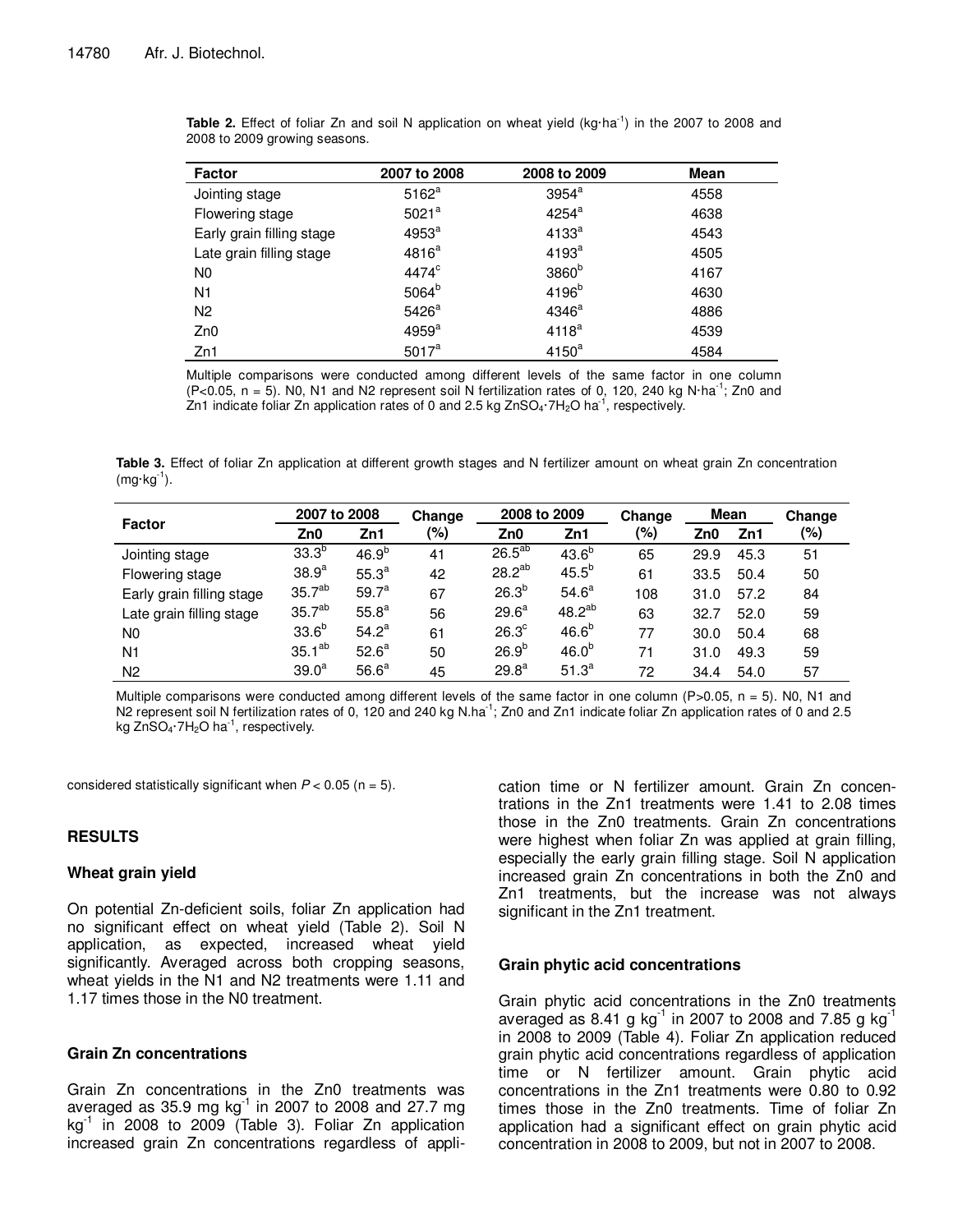| <b>Factor</b>             | 2007to 2008       |                   | Change | 2008 to 2009       |                   | Change | Mean |      | Change |
|---------------------------|-------------------|-------------------|--------|--------------------|-------------------|--------|------|------|--------|
|                           | Zn0               | Zn1               | (%)    | Zn0                | Zn1               | (%)    | Zn0  | Zn1  | (%)    |
| Jointing stage            | 8.33 <sup>a</sup> | 7.43 <sup>a</sup> | $-11$  | $7.23^{b}$         | $5.95^{\circ}$    | $-18$  | 7.78 | 6.69 | $-14$  |
| Flowering stage           | $8.43^{a}$        | 7.63 <sup>a</sup> | $-10$  | 8.75 <sup>a</sup>  | 7.19 <sup>a</sup> | $-18$  | 8.59 | 7.41 | $-14$  |
| Early grain filling stage | 8.28 <sup>a</sup> | 7.00 <sup>a</sup> | $-16$  | $7.41^{b}$         | 6.58 <sup>b</sup> | $-118$ | 7.85 | 6.79 | $-1$   |
| Late grain filling stage  | 8.61 <sup>a</sup> | 7.86 <sup>a</sup> | - 9    | 8.02 <sup>ab</sup> | $6.42^{bc}$       | $-20$  | 8.32 | 7.14 | $-14$  |
| N <sub>0</sub>            | $10.13^{a}$       | 8.82 <sup>a</sup> | $-13$  | 8.93 <sup>a</sup>  | 7.25 <sup>a</sup> | $-19$  | 9.53 | 8.04 | $-16$  |
| N <sub>1</sub>            | $7.81^{b}$        | $7.16^{b}$        | $-8$   | $7.73^{b}$         | 6.56 <sup>b</sup> | $-15$  | 7.77 | 6.86 | $-12$  |
| N <sub>2</sub>            | 7.29 <sup>c</sup> | $6.47^{\circ}$    | $-11$  | 6.90 <sup>c</sup>  | 5.80 <sup>c</sup> | $-16$  | 7.10 | 6.14 | $-14$  |

**Table 4.** Effect of foliar Zn application at different growth stages and N fertilizer amount on wheat grain phytic acid concentration  $(g \cdot kg^{-1})$ .

Multiple comparisons were conducted among different levels of the same factor in one column ( $P<0.05$ ,  $n = 5$ ). N0, N1 and N2 represent soil N fertilization rates of 0, 120 and 240 kg N·ha<sup>-1</sup>; Zn0 and Zn1 indicate foliar Zn application rates of 0 and 2.5 kg  $ZnSO<sub>4</sub>·7H<sub>2</sub>O$  ha<sup>-1</sup>, respectively.

**Table 5.** Effect of foliar Zn application at different growth stages and various nitrogen rates on the phytic acid to Zn molar ratio of wheat grain.

|                           | 2007 to 2008      |                   | Change | 2008 to 2009      |                | Change | <b>Mean</b> |      | Change |
|---------------------------|-------------------|-------------------|--------|-------------------|----------------|--------|-------------|------|--------|
| Factor                    | Zn0               | Zn1               | (%)    | Zn0               | Zn1            | $(\%)$ | Zn0         | Zn1  | (%)    |
| Jointing stage            | $25.5^a$          | $15.8^{a}$        | $-38$  | $27.2^a$          | $14.2^{ab}$    | $-48$  | 26.4        | 15.0 | $-43$  |
| Flowering stage           | 23.8 <sup>a</sup> | $13.8^{ab}$       | $-42$  | 31.9 <sup>a</sup> | $15.7^a$       | $-51$  | 27.8        | 14.7 | $-47$  |
| Early grain filling stage | $22.3^{a}$        | $11.7^{b}$        | $-47$  | 28.7 <sup>a</sup> | $11.7^{\circ}$ | $-59$  | 25.5        | 11.7 | $-54$  |
| Late grain filling stage  | 24.6 <sup>a</sup> | $14.1^{ab}$       | $-43$  | $27.6^a$          | $13.3^{bc}$    | $-52$  | 26.1        | 13.7 | $-48$  |
| N <sub>0</sub>            | 30.9 <sup>a</sup> | 16.3 <sup>a</sup> | $-47$  | $34.3^{a}$        | $15.5^a$       | $-55$  | 32.6        | 15.9 | $-51$  |
| N <sub>1</sub>            | $22.5^{b}$        | 13.8 <sup>b</sup> | $-39$  | $28.7^{b}$        | $14.5^a$       | $-49$  | 25.6        | 14.2 | $-45$  |
| N <sub>2</sub>            | 18.7 <sup>c</sup> | $11.4^\circ$      | $-39$  | $23.4^\circ$      | $11.1^{b}$     | $-52$  | 21.1        | 11.3 | $-47$  |

Multiple comparisons were conducted among different levels of the same factor in one column ( $P<0.05$ ,  $n = 5$ ). N0, N1 and N2 represent soil N fertilization rates of 0, 120 and 240 kg N·ha<sup>-1</sup>; Zn0 and Zn1 indicate foliar Zn application rates of 0 and 2.5 kg  $ZnSO_4 \cdot 7H_2O$  ha<sup>-1</sup>, respectively.

Soil N application significantly reduced grain phytic acid concentrations in both crop years. Grain phytic acid concentrations in the N1 and N2 treatments were 0.72 to 0.90 times those in the N0 treatment.

## **Phytic acid to Zn molar ratio in wheat grain**

The phytic acid to Zn molar ratio in the Zn0 treatments averaged as 24.1 in 2007 to 2008 and 28.9 in 2008 to 2009 (Table 5). Foliar Zn application reduced the phytic acid to Zn molar ratio of wheat grain regardless of application time or N fertilizer amount. The phytic acid to Zn molar ratios in the Zn1 treatments were 0.41 to 0.62 times those in the Zn0 treatments. Foliar Zn application time had a significant effect on the phytic acid to Zn molar ratios, with the minimum value observed when foliar Zn was applied at early grain filling. Soil N application significantly reduced the phytic acid to Zn molar ratios. Grain phytic acid to Zn molar ratios in the N1 and N2 treatments were 0.70 to 0.94 times those in the N0 treatment.

## **Grain protein concentrations**

Grain protein concentrations were slightly lesser in the Zn1 treatment than the Zn0 treatment, but the difference was not significant (Figure 1). Grain protein concentrations increased as the amount of N fertilizer increased (Figure 2). Grain protein concentrations in the N1 and N2 treatments were 1.23 and 1.44 times those in the N0 treatment in 2007 to 2008 and 1.24 and 1.42 times those in the N0 treatment in 2008 to 2009.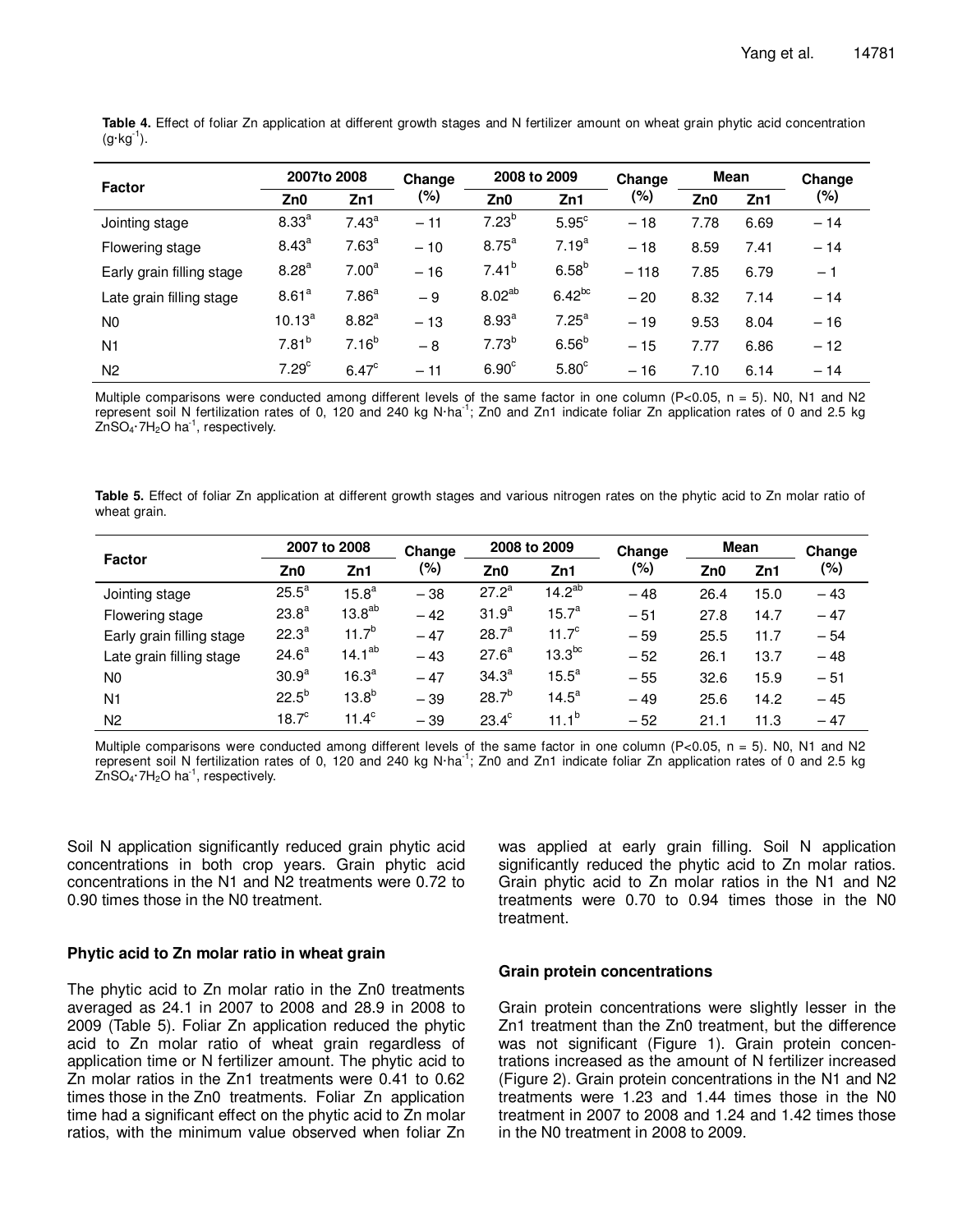



**Figure 1.** Effect of foliar Zn application on wheat grain protein concentrations during the 2007 to 2008 and 2008 to 2009 growing seasons. Zn0 and Zn1 indicate foliar Zn application rates of 0 and 2.5 kg ZnSO<sub>4</sub> $\cdot$ 7H<sub>2</sub>O ha<sup>-1</sup>, respectively.



**Figure 2.** Effect of N fertilizer on wheat grain protein concentration in the 2007 to 2008 and 2008 to 2009 growing seasons. N0, N1 and N2 represent soil N fertilization rates of 0, 120 and 240 kg N·ha<sup>-1</sup>, respectively.

#### **Correlations between Zn, phytic acid and protein concentration in wheat grain**

## There was a significant negative correlation between grain Zn and phytic acid concentrations ( $r = -0.2830$ ,  $P <$ 0.0001) and between grain phytic acid and protein concentrations ( $r = -0.5525$ ,  $P < 0.0001$ ) (Figure 3a, b and c). In contrast, there was no significant correlation between grain Zn and protein concentration (Figure 3c).

#### **DISCUSSION**

The goal of this research was to increase the Zn concentration and bioavailability in wheat grain in order to improve the health of humans who rely on wheat to meet the bulk of their nutritional needs. Preliminary experiments indicated that soil Zn application to potential Zndeficient soil had no significant effect on grain Zn and phytic acid concentrations (data not shown). Therefore,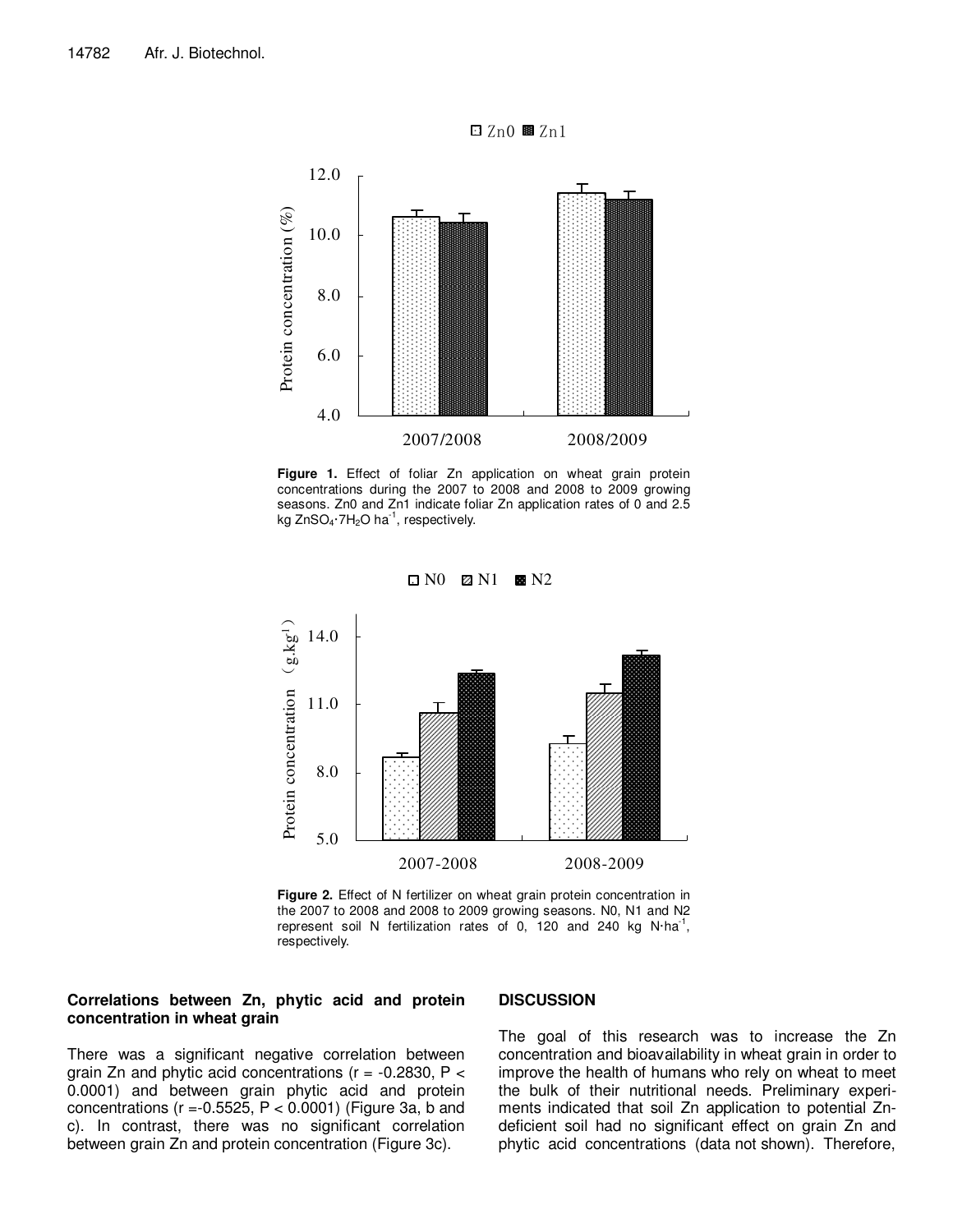





**Figure 3.** Correlations among grain Zn, phytic acid and protein concentrations during the 2007 to 2008 and 2008 to 2009 growing seasons.

the objective of this study was to investigate the effect of foliar Zn application and application time on Zn concentration and bioavailability in wheat grown on potential Zndeficient soil. Foliar Zn application significantly increased grain Zn concentrations in wheat grown on potential Zndeficient soil. Grain Zn concentrations in the Zn0 treatments averaged as  $31.8$  mg  $kg^{-1}$  across both cropping seasons. This was within the range of 20 and 35 mg kg<sup>-1</sup> that has been reported for whole grain wheat flour in various countries (Rengel et al., 1999). Grain Zn concentrations in the Zn1 treatments of our study

**Figure 3.** Contd.

averaged as 51.2 mg  $kg^{-1}$ . With a whole grain flour intake of 400 g per day, grain from the Zn1 treatments should be able to supply the generally recommended dietary allowance of 15 mg Zn per day (National Research Council, 1989). Foliar application of 2.50 kg Zn ha<sup>1</sup> increased grain Zn content by  $0.12$  kg ha<sup>-1</sup>. This was equivalent to a Zn uptake efficiency of 4.9%. The highest increases in grain Zn concentration occurred when foliar Zn was applied at early grain filling. This is similar to a previous report that grain Zn concentrations increased most when foliar Zn was applied during the later stages of wheat growth (milk and dough stages) (Cakmak et al., 2010). One expla-nation for these findings is that Zn accumulation rates in wheat grain are greatest during early grain filling (Ozturk et al., 2006).

Foliar Zn application reduced grain phytic acid concentrations and the phytic acid to Zn molar ratio. Grain phytic acid concentrations across both cropping seasons averaged as  $8.13$  g kg<sup>-1</sup> in the Zn0 treatments and 7.01 g  $kg^{-1}$  in the Zn1 treatments. The phytic acid to Zn molar ratios averaged as 26.4 in the Zn0 treatments and 13.7 in the Zn1 treatments. Foliar Zn application at early grain filling resulted in the highest decrease in the phytic acid to Zn molar ratio. We found no reports in the literature regarding the effect of foliar Zn on grain phytic acid concentrations. One explanation for our result is that foliar Zn inhibited the conversion of inorganic P in grain to phytic acid. Additional research needs to be done to confirm this hypothesis. Soil Zn application to a Zndeficient soil reduced grain phytic acid concentrations in 20 wheat cultivars from an average of 10.7 g  $kg^{-1}$  in unfertilized treatments to  $9.1$  g kg<sup>-1</sup> in Zn fertilized treatments (Erdal et al., 2002). In the same study, the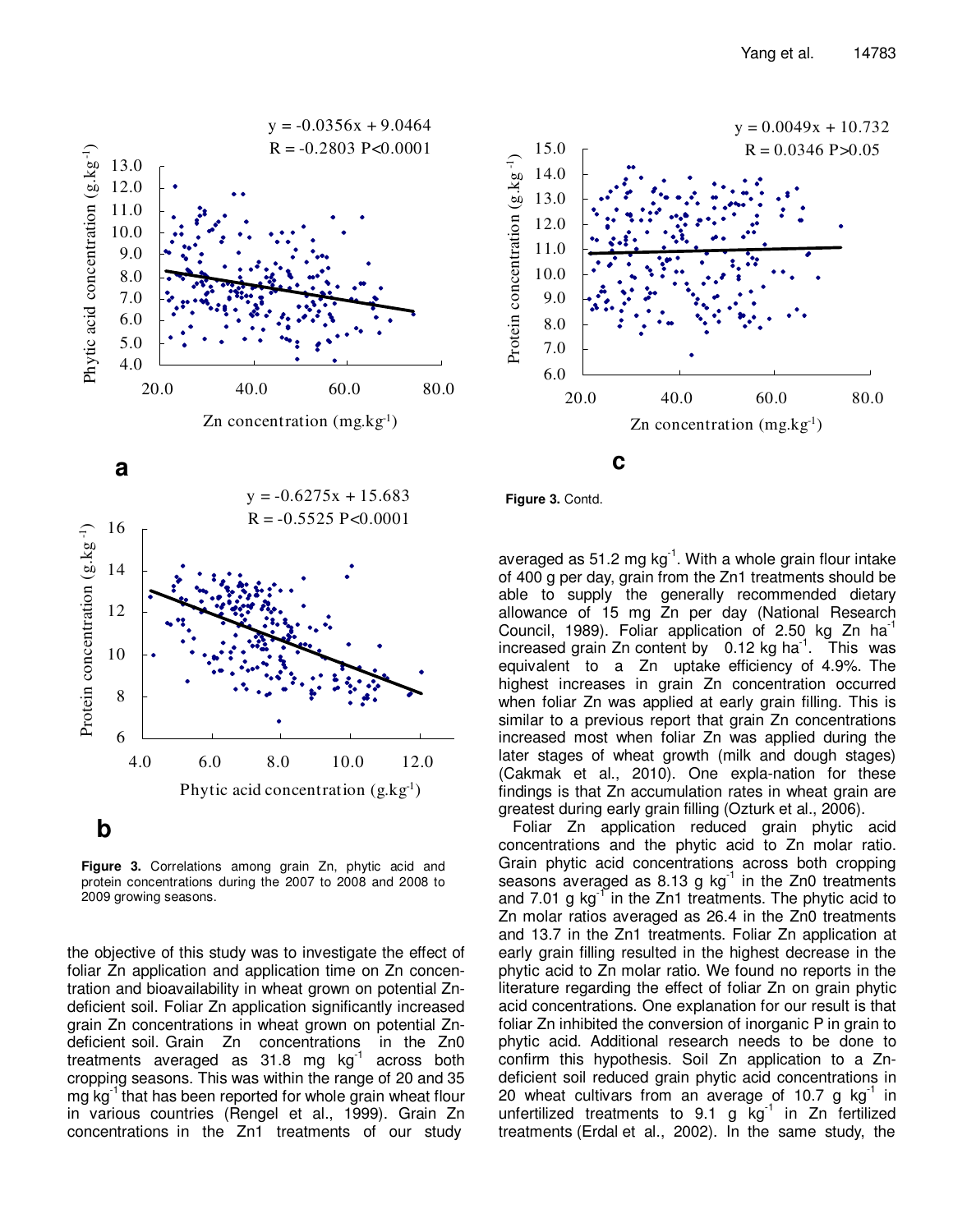average phytic acid to Zn molar ratio decreased from 126 in the no foliar Zn (Zn0) treatments to 56 in the Zn fertilized (Zn1) treatments. These results indicate that soil Zn and foliar Zn application both decreased grain phytic acid concentrations.

Phytic acid is important because it can reduce Zn bioavailability by forming insoluble complexes with Zn. The phytic acid to Zn molar ratio is a common index for determining Zn bioavailability in food products (Wise, 1995; Grüner et al., 1996). The critical value for the phytic acid to Zn molar ratio is between 10 and 20. When the ratio is <10, phytic acid exerts little effect on the Zn absorption by humans. As the molar ratio exceeds 15, Zn absorption is inhibited, thus affecting the Zn nutritional value in humans (Gibson et al., 1997). Based on our results, we conclude that foliar Zn application can increase Zn bioavailability in grain grown on potential Zndeficient soil.

There was a significant negative correlation between grain phytic acid and protein concentration in our study. In contrast, Raboy et al. (1991) reported a positive correlation between grain phytic acid and protein concentration. We were unable to explain the difference between the two studies. Grain protein concentrations are affected by many factors. Additional research needs to be done to determine the relationship, if any, between grain phytic acid and protein concentration. Overall, our results indicate that foliar Zn application did not cause a significant decline in grain protein concentration, thus the grain's nutritional quality was maintained.

Soil N application increased grain Zn concentrations. Shi et al. (2010) reported that long term N fertilization increased Zn concentration in wheat grain. In this study, grain Zn concentration and protein concentration increased, but grain phytic acid concentration decreased, as the amount of N fertilizer increased. In a future paper, we plan to examine interaction between foliar Zn and soil N application on wheat grain Zn concentration and bioavailability.

In summary, foliar Zn application at early grain filling can increase grain Zn concentrations and bioavailability in wheat grown on potential Zn-deficient soils. This could be a useful strategy for reducing human Zn deficiency and its related health problems.

## **ACKNOWLEDGEMENTS**

This study was financially supported by the National Natural Sciences Foundation of China (31071863, 40971179) and the Innovative Research Team Program of Northwest A&F University in 2010.

#### **REFERENCES**

Bouis HE (2003). Micronutrient fortification of plants through plant breeding: can it improve nutrition in man at low cost? Proc. Nutr. Soc. 62: 403-411.

- Branca F, Ferrari M (2002). Impact of micronutrient deficiencies on growth: The stunting syndrome. Ann. Nut. Metab. 46: 8-17.
- Cakmak I, Kalayci M, Ekiz H, Braun HJ, Kilinc Y, Yilmaz A (1999). Zinc deficiency as a practical problem in plant and human nutrition in Turkey: A NATO-science for stability project. Field Crop Res. 60: 175-188.
- Cakmak I, Kalayci M, Kaya Y, Torun AA, Aydin N, Wang Y, Arisoy Z, Erdem H, Yazici A, Gokmen O, Ozturk L, Horst WJ (2010). Biofortification and Localization of Zinc in Wheat Grain. J. Agr. Food Chem. 58: 9092-9102.
- Cakmak I (2002). Plant nutrition research: Priorities to meet human needs for food in sustainable ways. Plant Soil, 247: 3-24.
- Cakmak I (2008). Enrichment of cereal grains with zinc: Agronomic or genetic biofortification?. Plant Soil 302: 1-17.
- Cirilo AG, Dardanelli J, Balzarini M (2009). Morpho-physiological traits associated with maize crop adaptations to environments differing in nitrogen availability. Field Crop Res. 113: 116-124.
- Erdal I, Yilmaz A, Taban S, Eker S, Torun B, Cakmak I (2002). Phytic acid and phosphorus concentrations in seeds of wheat cultivars grown with and without zinc fertilization. J. Plant Nutr. 25: 113-127.
- Fagerial VD (2001). Nutrient interactions in crop plants. J. Plant Nutr. 24: 1269-1290
- Ghandilyan A, Vreugdenhil D, Aarts MGM (2006). Progress in the genetic understanding of plant iron and zinc. Physiol. Plantarum, 126: 407-417.
- Gibson RS (2006). Zinc: the missing link in combating micronutrient malnutrition in developing countries. Proc. Nutr. Soc. 65 (1): 51-60.
- Gibson RS, Donovan UM, Heath ALM (1997). Dietary strategies to improve the iron and zinc nutriture of young women following a vegetarian diet. Plant Food Hum. Nutr. 51: 1-16.
- Grüner M, Horvatic M, Gacic M, Banovic M (1996). Molar ratio of phytic acid and zinc during cereal flake production. J. Sci. Food Agric. 70: 355–358.
- Hotz C, Brown KH (2001). Identifying populations at risk of zinc deficiency: The use of supplementation trials. Nutr. Rev. 59: 80–84.
- Liang JF, Han BZ, Han LZ, Robert Nout MJ, Hamer RJ (2007). Iron, zinc and phytic acid content of selected rice varieties from China. J. Sci. Food Agr. 87: 504-510.
- Liu QL, Xu XH, Ren XL, Fu HW, Wu DX, Shu QY (2007). Generation and characterization of low phytic acid germplasm in rice (Oryza sativa L.). Theor. Appl. Genet. 114(5): 803–814.
- Lucca P, Poletti S, Sautter C (2006). Genetic engineering approaches to enrich rice with iron and vitamin A. Physiol. Plantarum, 126: 291– 303.
- Mirzapour MH, Khoshgoftar AH (2006). Zinc application effects on yield and seed oil content of sunflower grown on soil. J. Plant Nutr. 29: 1719–1727.
- National Research Council Recommended Dietary Allowances (1989). Subcommittee on the 10<sup>th</sup> Edition of the RDAs Food and Nutrition Board, Commission on Life Sciences 10<sup>th</sup> ed. National Academy Press, Washington DC. USA
- Ozturk L, Yazici AM, Yucel C (2006). Concentration and localization of zinc during seed development and germination in wheat. Physiol. Plantarum, 128: 144–152.
- Prasad AS (2007). Zinc: Mechanisms of host defense. J. Nutr. 137: 1345–1349.
- Raboy V, Noaman MM, Taylor GA, Pickett SG (1991). Grain phytic acid and protein are highly correlated in winter wheat. Crop Sci. 31: 631– 635.
- Rengel Z, Batten GD, Crowley DE (1999). Agronomic approaches for improving the micronutrient density in edible portions of field crops. Field Crop Res. 60: 27–40.
- Savithri P, Perumal R, Nagarajan R (1999). Soil and crop management technologies for enhancing rice production under micronutrient constraints. Nutrient Cycl. Agroecosyst. 53: 83–92.
- Shi RL, Zhang YQ, Chen XP, Sun QP, Zhang FS, Römheld V, Zhou CQ (2010). Influence of long-term nitrogen fertilization on micronutrient density in grain of winter wheat (Triticum aestivum L.). J. Cereal Sci. 51: 165–170.
- Wei XR, Hao MD, Shao MG, William J G (2006). Changes in soil properties and the availability of soil micronutrients after 18 years of cropping and fertilization. Soil Till. Res. 91: 120-130.